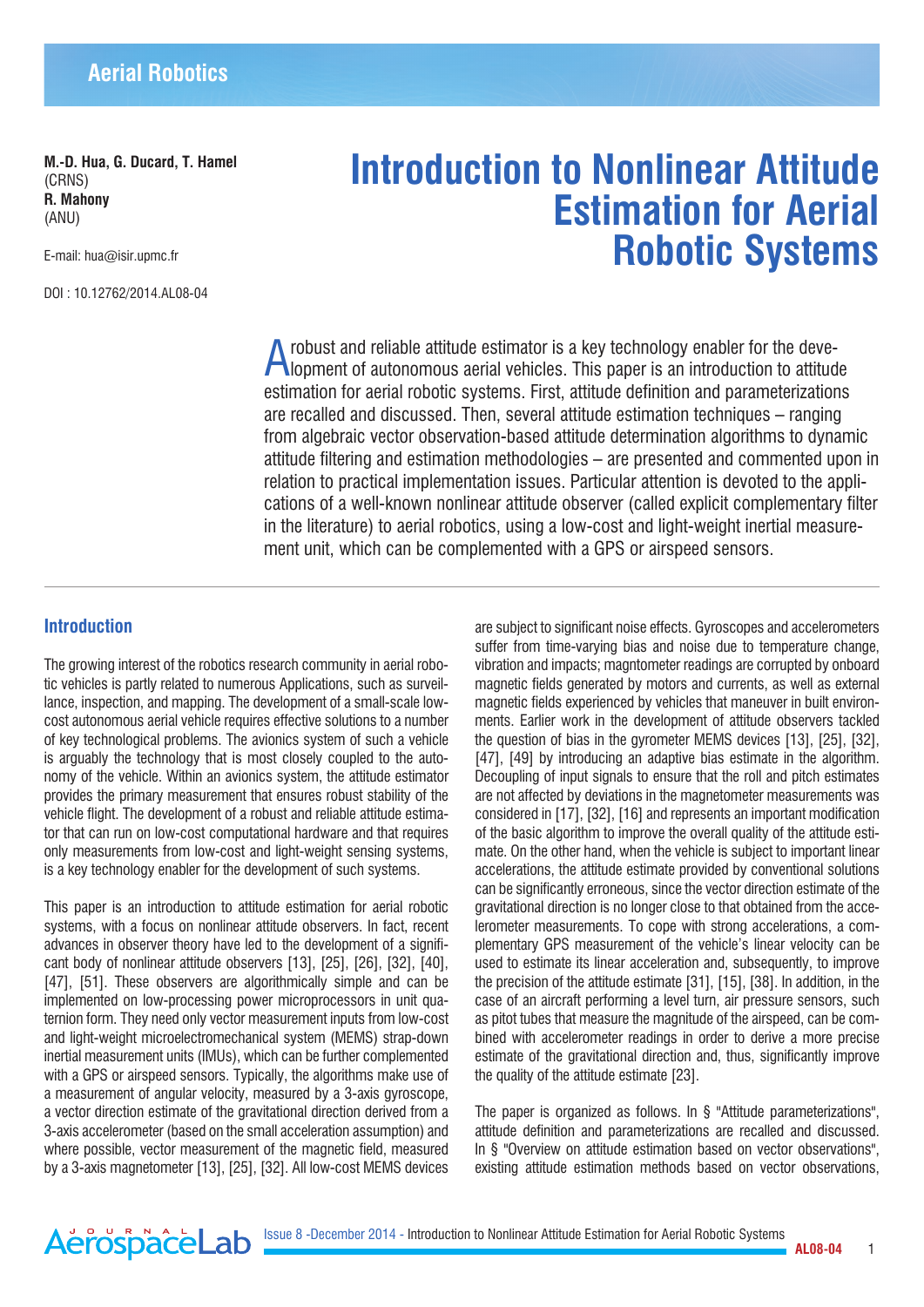including both static and dynamic attitude estimation methodologies, are reviewed with a particular discussion on a nonlinear explicit complementary filter/observer [25] that was proposed by the last two authors of this paper and has become a common solution for most aerial robotic applications. Then, § "Nonlinear attitude observers for aerial robotic systems" presents some relevant nonlinear attitude observers for aerial robotic systems that were developed on the basis of the explicit complementary filter. Finally, conclusions are given.



Figure 1- Attitude represents the orientation of body frame  $B = \left\{O; \vec{i}, \vec{j}, \vec{k}\right\}$ w.r.t. inertial frame  ${\bf 1} = \{O, \vec{i}_o, \vec{j}_o, \vec{k}_o\}$ 

# **Attitude parameterizations**

The attitude represents the orientation of a frame, attached to the moving rigid body (i.e., body frame *B*), with respect to (w.r.t.) an inertial reference frame *I* (see figure 1). It can be described by a rotation matrix, an element of the special orthogonal group SO(3), where

$$
SO(3) \triangleq \{R \in \mathbb{R}^{3 \times 3} | \det(R) = 1, R^T R = R R^T = I_3\}
$$

By denoting such a rotation matrix as *R*∈SO(3) , it satisfies the following differential equation

$$
\dot{R} = RS(\omega) \tag{1}
$$

where  $\omega = [\omega_1, \omega_2, \omega_3] \in \mathbb{R}$  is the angular velocity vector of the body frame relative to the inertial frame, expressed in the body frame and the notation *S*(•) denotes the skew-symmetric matrix associated with the cross product  $\times$ , i.e.,  $\forall a, b \in \mathbb{R}^3$ ,  $S(a)b = a \times b$  .

Studies about the rotation group SO(3) started in the eighteenth century and the problem of parameterization of the rotation group of the Euclidean 3D-space has received great interest since 1776, when Euler showed that this group is a three-dimensional manifold. A rotation matrix has nine scalar components, but an element of the rotation group can be represented by a set of less than nine parameters. Three is the minimum number of parameters required for this. However, it was shown that no three-dimensional parameterization can be 1-1 (i.e., its transformation to  $SO(3)$  is a global diffeomorphism) [45]. Previously, Hopf showed in 1940 that no four-dimensional parameterization can be 1-1 and that a five-dimensional parameterization can be used to represent the rotation group in a 1-1 global manner. However, the greatest inconvenience of Hopf's five-dimensional parameterization concerns the nonlinearity of the associated differential equa-

AerospaceLab

tions [45]. On the other hand, four-dimensional parameterizations [45], [39], like the quaternion parameterization, only represent the rotation group in a 2-1 manner. Nevertheless, although the quaternion parameterization is not 1-1, no difficulty arises for practical purposes, because the transformation of a unit quaternion to SO(3) is a local diffeomorphism everywhere. Hereafter, the Euler angles and the quaternion parameterizations are recalled and discussed.

#### **Euler angle parameterization**

Among many three-dimensional parameterizations [45], the Euler angles are the most widely-used. Their definition depends on the problem to be solved and on the chosen coordinate systems. A definition commonly used in the aerospace field is the Euler angle parameterization with three angles  $\phi$ ,  $\theta$  and  $\psi$  corresponding to roll, pitch and yaw respectively [45], [34]. These Euler angles allow a rotation matrix *R* to be factorized into a product of three matrices of rotation about three axes of the body frame as follows:

$$
R = \begin{bmatrix} C\psi & -S\psi & 0 \\ S\psi & C\psi & 0 \\ 0 & 0 & 1 \end{bmatrix} \begin{bmatrix} C\theta & 0 & S\theta \\ 0 & 1 & 0 \\ -S\theta & 0 & C\theta \end{bmatrix} \begin{bmatrix} 1 & 0 & 0 \\ 0 & C\phi & -S\phi \\ 0 & S\phi & C\phi \end{bmatrix},
$$

where *S* and *C* denote the  $sin(\cdot)$  and  $cos(\cdot)$  operators. They can be computed from the rotation matrix *R* as

$$
\begin{cases} \phi = \operatorname{atan2}(r_{3,2}, r_{3,3}) \\ \theta = -\operatorname{asin}(r_{3,1}) \\ \psi = \operatorname{atan2}(r_{2,1}, r_{1,1}) \end{cases}
$$

 $\overline{1}$ 

where  $r_{ij}$  is the component of row *i* and column *j* of *R*. The Euler angle kinematics satisfy [45], [34]

$$
\begin{cases}\n\dot{\phi} = \omega_1 + S\phi T\theta \omega_2 + C\phi T\theta \omega_3 \\
\dot{\theta} = C\phi \omega_2 - S\phi \omega_3 \\
\dot{\psi} = \frac{S\phi}{C\theta} \omega_2 + \frac{C\phi}{C\theta} \omega_3\n\end{cases}
$$

where *T* denotes the tan(•) operator. If  $r_{3,1} = \pm 1$ , then  $\theta = \mp \pi / 2$ , but  $\phi$  and  $\psi$  are no longer well-defined. Therefore, the Euler angles constitute a parameterization of the rotation group, except at points corresponding to  $\theta = \pm \pi / 2$ . Furthermore, when  $\theta = \pm \pi / 2, \dot{\theta}$ and  $\dot{\psi}$  are not well-defined either. The problem of singularities is a weakness of the Euler angle parameterization and, as a matter of fact, of all three-dimensional parameterization techniques.

#### **Unit quaternion parameterization**

Compared to three-dimensional parameterizations, four-dimensional parameterizations allow singularities to be avoided. The earliest formulation of the four-dimensional parameterization, as pointed out in [39], was given by Euler in 1776. Earlier in 1775, he stated that in three dimensions, every rotation has an axis. This statement can be reformulated as follows (see e.g., [39], [37] for the proof).

**Euler's theorem:** For any *R*∈SO(3) , there is a non-zero vector  $v \in \mathbb{R}^3$  satisfying  $Rv = v$ .

This theorem implies that the attitude of a body can be specified in terms of a rotation by some angle about some fixed axis. It also

Issue 8 - December 2014 - Introduction to Nonlinear Attitude Estimation for Aerial Robotic Systems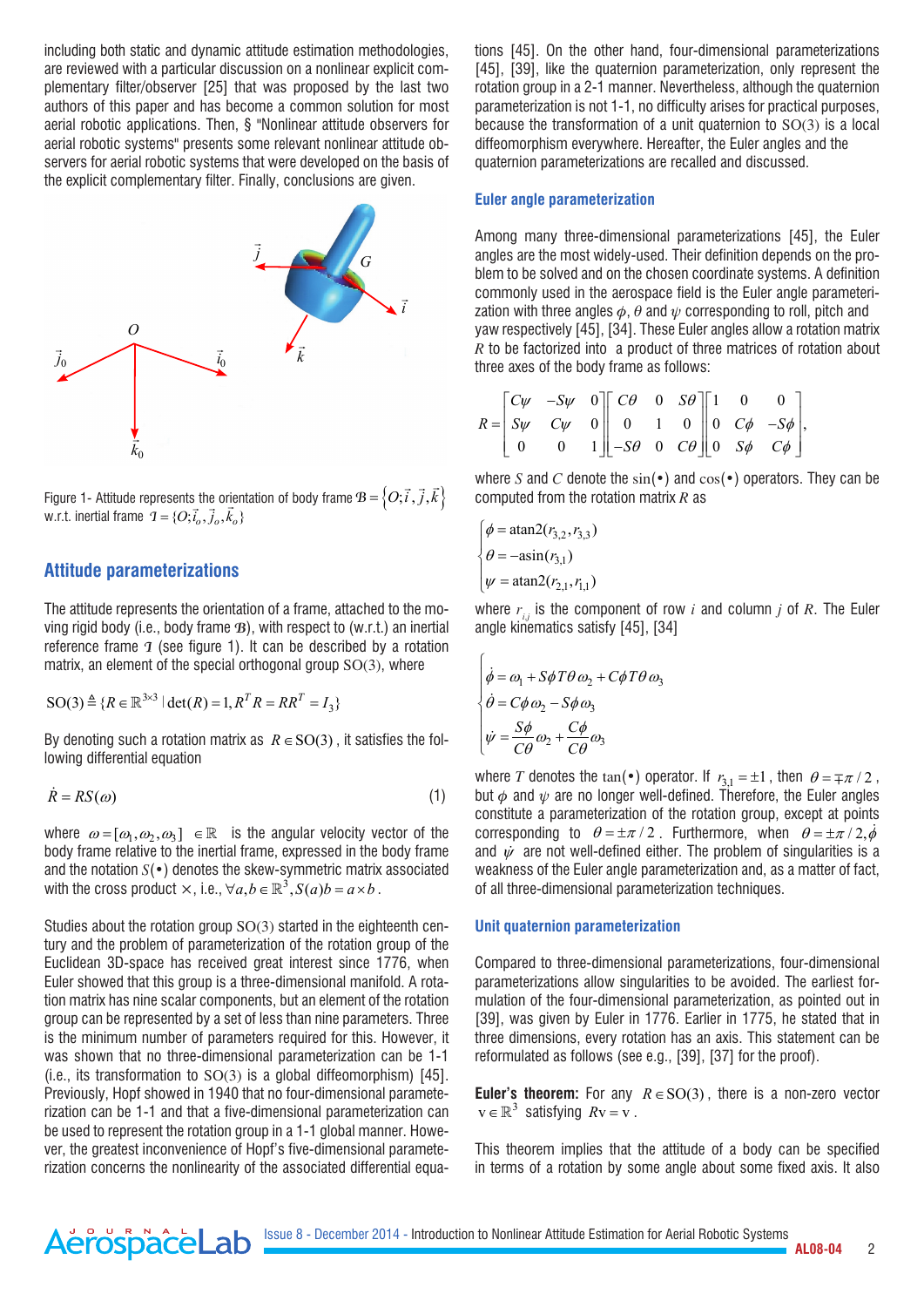indicates that any rotation matrix has an eigenvalue equal to one. A number of four-dimensional parameterizations can be found in the literature (see e.g., [39], [7]), such as the Euler parameters, the quaternionparameters, the Rodrigues parameters and the Cayley-Klein parameters. Here, only the quaternion parameters are presented.

The quaternions were first proposed by Hamilton in 1843 [14] and further studied by Cayley and Klein. A unit

quaternion has the form

 $q = s + iv_1 + jv_2 + kv_3$ 

where  $s, v_1, v_2, v_3$  are real numbers satisfying  $s^2 + v_1^2 + v_2^2 + v_3^2 = 1$ , called constituents of the quaternion *q*, and *i, j, k* are imaginary units that satisfy

$$
i^2 = j^2 = k^2 = -1
$$
,  $ij = -ji = k$ ,  $jk = -kj = i$ ,  $ki = -ik = j$ 

In the literature, the unit quaternion  $q$  can be represented in a more concise way as  $q = (s, v) \in \mathbb{R} \times \mathbb{R}^3$ , where  $s \in \mathbb{R}$  is the real part of the quaternion  $q$  and  $v$  and  $v = [v_1, v_2, v_3]^T \in \mathbb{R}^3$  is its pure part or imaginary part. The quaternions are not commutative, but associative, and they form a group known as the quaternion group where the unit element is  $\mathbf{1} \triangleq (1,0)$  and the quaternion product  $\star$  associated with this group is defined by

$$
\begin{bmatrix} s \\ v \end{bmatrix} \star \begin{bmatrix} \overline{s} \\ \overline{v} \end{bmatrix} = \begin{bmatrix} s\overline{s} - v^T \overline{v} \\ s\overline{v} + \overline{s}v + v \times \overline{v} \end{bmatrix}
$$

The transformed rotation matrix *R* is uniquely defined from the unit quaternion *q*, using Rodrigues' rotation formula  $R = I_3 + 2s S(v) + 2S(v)^2$ .

On the other hand, converting a rotation matrix to a quaternion is less direct. In fact, there always exists at least one component of the unit quaternion *q* different from zero. Once this component is identified, the quaternion can be deduced. Note that only two values of the unit quaternion q correspond to the rotation matrix *R* and that they have opposed signs. For example, if  $tr(R) \neq -1$ , then

$$
s = \pm \frac{1}{2} \sqrt{1 + tr(R)}, \ \ S(v) = \frac{R \ R}{4}
$$

Finally, the quaternion kinematics are given by  $\dot{q} = \frac{1}{2}q \star \begin{bmatrix} 0 \ \omega \end{bmatrix}$ 

The quaternion parameterization involves four parameters (i.e., only one redundant parameter) and is free of singularities. The associated differential equation is linear in *q*. Furthermore, the structure of the quaternion group is, by itself, of great interest.

# **Overview on attitude estimation based on vector observations**

## **Algebraic attitude determination**

AerospaceLab

The attitude is often reconstructed from the observation of at least two non-collinear vectors. The first solution is the TRIAD algorithm, proposed by Black in 1964 [44], which algebraically computes the attitude matrix from the information in both the body frame and the inertial frame of two non-collinear unit vectors. More precisely, by denoting  $v_1^1, v_1^B, v_2^1, v_2^B$  as the vectors of coordinates, expressed in the inertial frame and the body frame respectively, of two unitary Euclidean vectors  $\vec{v}_1$  and  $\vec{v}_2$ , one has  $v_1^2 = R v_1^B$ ,  $v_2^2 = R v_2^B$ , and the TRIAD algorithm provides the attitude matrix R as

$$
R = \sum_{i=1}^{3} s_i r_i^T = [s_1 \quad s_2 \quad s_3][r_1 \quad r_2 \quad r_3]^T,
$$

with two orthonormal triads

$$
\begin{cases}\ns_1 = v_1^{\mathcal{T}}, s_2 = \frac{v_1^{\mathcal{T}} \times v_2^{\mathcal{T}}}{|v_1^{\mathcal{T}} \times v_2^{\mathcal{T}}|}, s_3 = s_1 \times s_2, \\
r_1 = v_1^{\mathcal{B}}, r_2 = \frac{v_1^{\mathcal{B}} \times v_2^{\mathcal{B}}}{|v_1^{\mathcal{B}} \times v_2^{\mathcal{T}}|}, r_3 = r_1 \times r_2.\n\end{cases}
$$

Although this algorithm is simple to implement, the resulting estimated attitude matrix, in the presence of measurement noises, is not guaranteed to remain in the rotation group *SO*(3) and, thus, additional projection of the computed attitude into the group *SO*(3) is often required (using, for example, the Gram-Schmidt orthonormalization). Moreover, the TRIAD algorithm can only accommodate two vector observations, which may lead to difficulty in treating information when the observation of more than two vectors is available. For instance, in this case, the observation of which pair of vectors provides the best attitude estimate using the TRIAD algorithm may not be known a priori. Additionally, it does not take the relative reliability of the vector observations into account, even in the case of two vector observations. These drawbacks of the TRIAD algorithm disappear in optimal algorithms, which compute the best attitude estimate based on a cost function for which all vector observations are taken into account simultaneously. Optimal algorithms are, however, computationally more expensive than the TRIAD algorithm. The first and also the bestknown optimal attitude estimation problem is the least-square Wahba problem [52]. It consists in finding a rotation matrix  $\hat{A} \in SO(3)$  which minimizes the cost function

$$
J(A) \triangleq \frac{1}{2} \sum_{i=1}^{n \ge 2} k_i |v_i^{\mathcal{B}} - Av_i^{\mathcal{I}}|^2
$$
 (2)

where *A* corresponds to the transpose of the estimated attitude  $\hat{R} \in SO(3)$  (*ie.*,  $A = \hat{R}^T$ );  $\{v_i^B\}$  is a set of measurements of  $n(\geq 2)$ unit vectors, expressed in the body frame;  $\{v_i^{\mathcal{B}}\}$  are the corresponding unit vectors, expressed in the inertial frame; and  $\{k_i\}$  is a set of non-negative weights, which can be designed based on the reliability of the corresponding measurements. Wahba's problem allows arbitrary weighting of vector observations. In [42], the author proposes the particular choice  $k_i = \sigma_i^{-2}$ , the inverse variance of the measurement  $v_i^{\mathcal{B}}$ , in order to relate Wahba's problem to Maximum Likelihood Estimation of the attitude based on an uncorrelated noise model [42]. In fact, the cost function  $J(A)$  defined by Eq. (2) can be rewritten as

$$
J(A) = \frac{1}{2} \sum_{i=1}^{n \ge 2} k_i tr \left( (v_i^{\mathcal{B}} - A v_i^{\mathcal{I}}) (v_i^{\mathcal{B}} - A v_i^{\mathcal{I}})^T \right)
$$
  
= 
$$
\frac{1}{2} \sum_{i=1}^{n \ge 2} k_i \left( |v_i^{\mathcal{I}}|^2 + |v_i^{\mathcal{B}}|^2 \right) - tr(AB^T)
$$

with  $B \triangleq \sum_{i=1}^{n \geq 2} k_{i} y_i^{\mathcal{B}} (y_i^{\mathcal{I}})^T$ . Therefore, the problem of finding a rotation matrix  $\hat{A}$  that minimizes  $J(A)$  is equivalent to finding a rotation matrix  $\hat{A}$  that maximizes  $tr(AB^T)$ . The first solutions to Wahba's problem, based on this observation, were proposed in 1966 by Farrell and Stuelpnagel [53] and by Wessner, Velman, Brock in the same paper1 . However, these solutions, being computationally expensive, are not well suited to real-time applications. For instance, Farrell and

<sup>1</sup> These solutions were sent to Wahba and he presented them in that paper.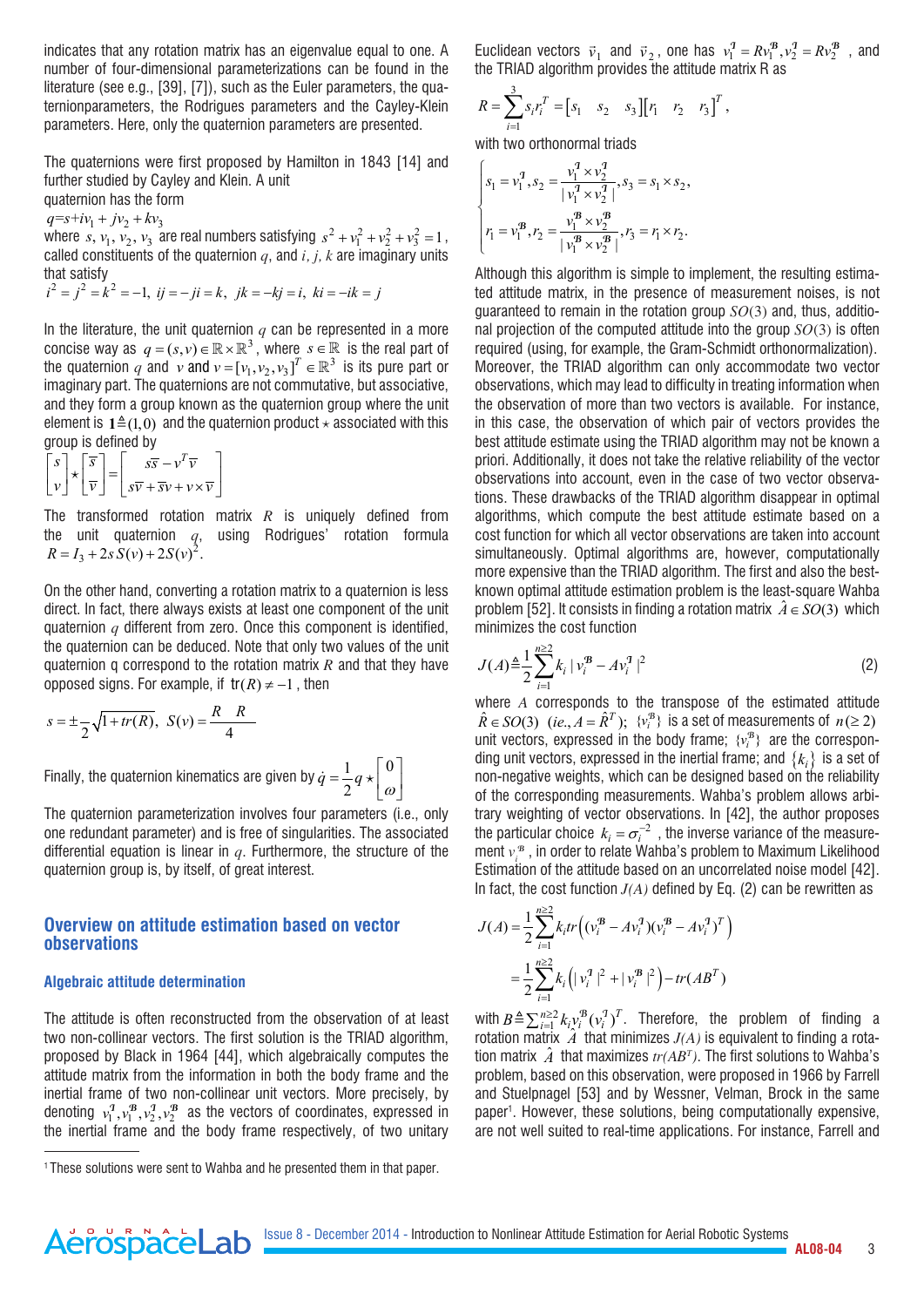Stuelpnagel's method requires a polar decomposition of the matrix *B* into a product  $B = UP$  (with  $U$  an orthogonal matrix<sup>2</sup> and  $P$  a symmetric and positive semidefinite matrix) and a diagonalization of *P* into  $P = W D W T$ <sup>3</sup> (with *W* a orthogonal matrix and *D* a diagonal matrix whose diagonal elements are arranged in decreasing order, i.e.,  $D = diag(d_1, d_2, d_3)$  with  $d_1 \geq d_2 \geq d_3$ ). The optimal rotation matrix  $\hat{A}$  is then given by  $\hat{A} = UWdiag(1,1,\det(U))W^T$ .

As for Wessner's solution, which is a particular case of Farrell and Stuelpnagel's solution, the optimal rotation matrix  $\hat{A}$  is calculated according to

$$
\hat{A} = \left(B^T\right)^{-1} \left(B^T B\right)^{1/2}
$$

For this solution, due to the inverse of  $B^\tau$  , a minimum of three (noncollinear) vector observations must be available, knowing that two non-collinear vectors are sufficient for attitude reconstruction using the TRIAD algorithm. In addition, the calculation of the square root of the matrix  $B^{\scriptscriptstyle T}B$  also requires expensive computation. For example, it is necessary to diagonalize  $B^T B$  as  $B^T B = W_{\!B} D_{\!B} W_{\!B}^T$  to obtain  $(B^T B)^{1/2} = W_B^T D_{B}^{1/2} W_B^T.$ 

No solution to Wahba's problem was able to replace the TRIAD algorithm in practice, until Davenport's *q* method [10] and the numerical technique QUEST (QUaternion ESTimator) [41] were proposed. By using the quaternion parameterization, Davenport transformed Wahba's problem into the problem of finding the largest eigenvalue  $\lambda_{\text{max}}$  of the symmetric Davenport matrix  $\in \mathbb{R}^{4 \times 4}$  defined by

$$
K \triangleq \begin{bmatrix} C - \gamma I_3 & z \\ z^\top & \gamma \end{bmatrix}
$$

with  $C\triangleq B + B^T$ ,  $\gamma \triangleq \text{tr}(B)$ ,  $z \triangleq \sum_{i=1}^{n\geq 2} k_i v_i^B \times v_i^T$ . The optimal quaternion, corresponding to the optimal rotation matrix  $\hat{A}$  of Wahba's problem, is the normalized eigenvector  $q_{\text{max}}$  of  $K$  associated with the eigenvalue  $\lambda_{\text{max}}$ . In fact, the largest eigenvalue  $\lambda_{\text{max}}$  may be obtained by solving analytically the largest zero of the fourth-degree characteristic polynomial  $det(K - \lambda I_4)$  [10]. However, Davenport's  $q$ -method is also computationally complex. This leads to the development of the QUEST algorithm by Shuster [41] on the basis of Davenport's *q*-method. QUEST consists in solving numerically the equation *det*  $(K - \lambda I_A)$ , or equivalently

$$
\lambda^4 - (a+b)\lambda^2 - c\lambda + (ab+c\gamma - d) = 0
$$
 (3)

with<sup>4</sup>  $a \triangleq \gamma^2 - tr(adj(C))$ ,  $b \triangleq \gamma^2 + |z|^2$ ,  $c \triangleq det(C) + z^\top Cz$ ,  $d \triangleq z^\top C^2 z$ . More precisely, based on Shuster's observation that  $\lambda_{\text{max}}$ is close to  $\lambda_o \triangleq \sum_{i=1}^{n \geq 2} k_i$ , QUEST makes use of the Newton-Raphson method to solve Eq. (3), with  $\lambda_{_{\mathrm{o}}}$  as the initial guess. It thus avoids the computation of all eigenvalues of  $K$  (i.e., all solutions to Eq. (3)). QUEST is theoretically less robust than Davenport's q-method, but it is clearly faster (normally few iterations are sufficient) and has proven to be reliable in practice (e.g., QUEST was implemented in the Magsat satellite in 1979). Many alternative numerical solutions for QUEST and Davenport's q-method to Wahba's problem have been proposed like, for instance, the Singular Value Decomposition (SVD), the Fast Optimal Attitude Matrix (FOAM), the Estimator of the Optimal Quaternion (ESOQ), ESOQ-1, ESOQ-2 algorithms [29]. These solutions, along

AerospaceLab

with QUEST, for Wahba's problem require a trade-off between computational time and precision; for instance, the number of iterations has to be defined in advance. Additionally, their main shortcoming concerns the memoryless characteristic in the sense that information contained in measurements of past attitudes is not preserved.

## **Dynamic attitude filtering and estimation**

Since a filtering algorithm is usually preferred when measurements are obtained over a range of times and especially when vector measurements are noisy, many alternative solutions to algebraic methods have been proposed. They combine the vector measurements with the kinematic equation of rotation (i.e., Eq. (1)) and the angular velocity measurements. In this manner, the attitude estimation methods such as TRIAD, QUEST, SVD, FOAM, ESOQ, etc., can still be used as a preprocessor (i.e., the role of an attitude sensor) for a certain number of attitude filtering methods, such as in many Kalman filters (KFs), extended Kalman filters (EKFs), or Kalman-like filters (see, e.g., [11], [21], [28], [9], [3] and the references therein), or nonlinear observers (see, e.g., [40], [24], [25], [47], [51]). However, this process is not a prerequisite and is loosened in many attitude filtering methods, including KFs and EKFs, as proposed in [43], [1], [13], [25], [26], [30], [50], [9], etc. This leads to simpler, faster and (probably) more accurate methodologies. For instance, consider the filter QUEST algorithm (a recursive discrete-time Kalman-like estimator) [43]. The author proposes to calculate the estimated attitude using the QUEST algorithm and by propagating and updating the matrix *B* (which is, itself, involved in the Davenport matrix *K*) as

$$
B(t_k) = \mu \Phi_{3\times 3}(t_k, t_{k-1})B(t_{k-1}) + \sum_{i=1}^{n_k} k_i v_i^B (v_i^T)^T
$$

where  $\Phi_{3\times 3}(t_k, t_{k-1}) B(t_{k-1})$  is the state transition matrix of the transpose of the rotation matrix R,  $\mu$  is a fading memory factor and  $n_{k}$  is the number of vector observations at time *t* . An alternative sequential algorithm for the filter QUEST is the recursive quaternion estimator (REQUEST) [1] which propagates and updates the Davenport matrix *K* by

$$
K(t_k) = \mu \Phi_{4 \times 4}(t_k, t_{k-1}) B(t_{k-1}) + \sum_{i=1}^{n_k} k_i K_i
$$

where  $\Phi_{4\times 4} (t_k, t_{k-1}) B(t_{k-1})$  is the quaternion state transition matrix and  $K_i$  is the Davenport matrix for a single vector observation

$$
K_{i} = \begin{bmatrix} v_{i}^{B} (v_{i}^{1})^{T} + v_{i}^{1} (v_{i}^{B})^{T} - ((v_{i}^{B})^{T} v_{i}^{1}) I_{3} & (v_{i}^{B} \times v_{i}^{1}) \\ (v_{i}^{B} \times v_{i}^{1})^{T} & (v_{i}^{B})^{T} v_{i}^{1} \end{bmatrix}
$$

The main shortcoming of the filter QUEST and REQUEST algorithms concerns the fading memory factor  $\mu$  which, being arbitrarily chosen, makes these solutions suboptimal filters. This leads to the development of the Optimal-REQUEST algorithm [8][Ch.3] which, being essentially based on the REQUEST algorithm, further optimally calculates the fading memory factor  $\mu$  in the update stage of REQUEST according to a covariance optimization argument. Note that the filter QUEST, REQUEST and Optimal-REQUEST algorithm, being based on

 $^{2}$  *det(U)* can be either 1 or  $-1$ .

<sup>3</sup> Note that any symmetric matrix is diagonalizable.

<sup>&</sup>lt;sup>4</sup> Recall that  $adj(A)A = Aadj(A) = det(A)I_n$ , for an  $n \times n$  matrix  $A$ .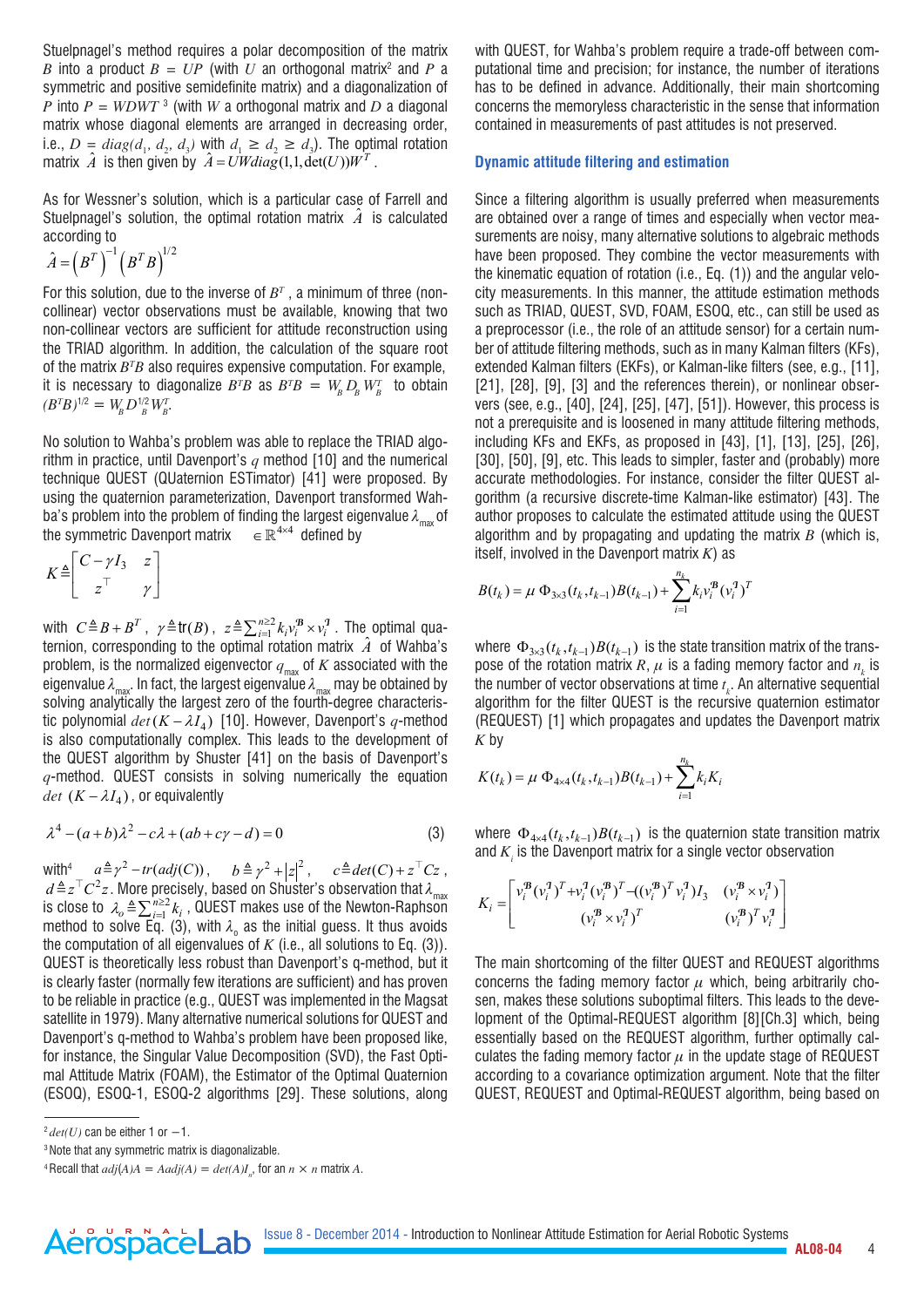QUEST, are numerical gradient methods and computationally more expensive than other modern algorithms (such as nonlinear attitude observers) due to their optimization-based nature.

Other worthy examples are nonlinear attitude observers. The earliest nonlinear observer was proposed by Salcudean [40] using the unit quaternion representation. This work has led to the development of a significant body of nonlinear attitude observers over the last fifteen years, by exploiting either the unit quaternion or the rotation matrix [40], [35], [51], [47], [24], [46], [25], [49], [32], [12], [16]. The performance of recent observers is comparable to modern nonlinear filtering techniques [9]. They generally have much stronger stability and robustness properties and are simple to tune and implement [25]. Most early nonlinear attitude observers were developed on the basis of Lyapunov analysis. However, the attitude estimation problem has also become an intuitive example for the development of recent theories on invariant observers for systems with symmetry [4], [5], [6], [25], [19], [48]. For instance, an illustrative example concerning the nonlinear explicit complementary filter proposed by Mahony et al. [25] is taken. This method is basically inspired by the Luenberger observer [22] in the sense that the dynamics of the estimated attitude  $\hat{R}$  contains two parts: a main part copying the dynamics of the real attitude (i.e., Eq. (1)), and an innovation part allowing the correction of the estimated attitude to the real attitude. For instance, if the gyro measurements are not affected by biases, the observer dynamics is given as

$$
\dot{\hat{R}} = \hat{R}S\left(\omega + \sum_{i=1}^{n} k_i v_i^{\mathcal{B}} \times \hat{v}_i^{\mathcal{B}}\right)
$$
\n(4)

with  $k<sub>i</sub>$  positive constant gains designed based on the reliability of the corresponding measurements and  $\hat{v}_i^B \triangleq \hat{R}^T v_i^T$  . An important issue of the attitude filtering concerns the gyro bias, leading to a complementary approach in which the gyroscopes are used to filter the vector measurements, which are in turn used to estimate the gyro bias (e.g., [25], [47], [51]). By making a constant gyro bias assumption (i.e.,  $\omega_{y} = \omega + b_{\omega}$ , with  $\omega_{y}$  the gyro measurement and  $b_{\omega}$  the constant gyro bias vector), a complete version of the explicit complementary filter is given as [25]

$$
\begin{cases}\n\dot{\hat{R}} = \hat{R}S(\omega_y - \hat{b}_\omega + \sigma_R) \\
\dot{\hat{b}}_\omega = \sigma_b \\
\sigma_R \triangleq \sum_{i=1}^n k_i v_i^B \times \hat{v}_i^B \\
\sigma_b \triangleq -k_b \sigma_R\n\end{cases}
$$
\n(5)

where  $k_{b}$ ,  $k_{i}$  are positive constants. This is a continuous version; however, a discrete version can be easily derived. It can also be conveniently rewritten in quaternion form [25], [16]. Furthermore, a fast attitude estimation method from vector observations like TRIAD or QUEST can be used for a good initial attitude estimate. This observer is derived by considering the Lyapunov function candidate

$$
L \triangleq \sum_{i=1}^{n} k_i |v_i^B - \hat{R}^T v_i^T|^2 + \frac{2}{k_b} |b_{\omega} - \hat{b}_{\omega}|^2
$$
 (6)

whose derivative along any solution to the error system is  $\mathcal{L} = -2 ||\mathbf{P}_a(\tilde{R}M)||^2 \le 0$ , with ,  $\tilde{R} \triangleq \hat{R}^T R$ ,  $M \triangleq \sum_{i=1}^n v_i^{\mathcal{B}} (v_i^{\mathcal{B}})^T$ ,  $||\|$  the Frobenius norm and **P***<sup>a</sup>* (•) the skew-symmetric projection operator in

AerospaceLab

square matrix space. With at least two non-collinear vector observations the estimated attitude asymptotically converges to the real one, for almost all initial conditions, even in the case of time-varying vectors (see [25], [48] for the detailed proofs). This is the strongest possible result knowing that no smooth globally asymptotically stable observers exist on *SO*(3) due to the topology obstruction of the rotation group [2]. In the case of a single vector observation, the solutions to this filter are still well-posed, whereas analytically reconstructing the attitude from a single vector observation is not possible. In particular, almost-global asymptotical stability is still ensured in the case of a single vector observation under the persistent excitation assumption (i.e., if the vector's direction or the vehicle's attitude is permanently varying) [26].

### *Remark*

Interestingly, the first term on the right-hand side of the Lyapunov function *L* defined by (6) corresponds to the cost function  $J(\hat{R}^T)$ related to Wahba's problem. Therefore, in the absence of gyro bias, the (numerical) solution to the bias-free explicit complementary filter (4) converges asymptotically/exponentially to the optimal solution to Wahba's problem for almost all initial conditions under observability conditions.

A generalized version of the explicit complementary filter (5) recently proposed by Jensen [18] is given as follows

$$
\begin{cases}\n\dot{\hat{R}} = \hat{R}S(\omega_y - \hat{b}_\omega + K_P\sigma) \\
\dot{\hat{b}}_\omega = \hat{R}S(\omega_y - \hat{b}_\omega + K_P\sigma) \\
\sigma \triangleq \sum_{i=1}^n k_i v_i^B \times \hat{v}_i^B\n\end{cases}
$$
\n(7)

where  $k_i$  are positive constant scalar gains;  $K_p$  and  $K_l$  are symmetric positive definite matrices (not necessarily constant). Clearly, this generalized observer offers a larger tuning space than the explicit complementary filter (5) while ensuring similar stability and convergence properties; in addition, it is shown that bias-free multiplicative extended Kalman filter (MEKF) and constant-gain MEKF correspond to its particular cases [18].

# **Nonlinear attitude observers for aerial robotic systems**

#### **Sensor measurements**

The most basic instrumentation embarked on an aerial robot for attitude estimation is a MEMS IMU, which can be complemented with a GPS or airspeed sensors. Assume that the IMU consists of a 3-axis gyroscope, a 3-axis accelerometer and a 3-axis magnetometer.

• The 3-axis gyroscope measures the angular velocity  $\omega$  $\omega_y = \omega + b_\omega + \eta_\omega$ 

where  $\in \mathbb{R}$  is the measurement noise and  $b_{\omega} \in \mathbb{R}^{3}$  denotes a constant (or slowly time-varying) gyro bias. Generally, gyroscopes are rather robust to noise and quite reliable for aerial robotics applications.

• The specific acceleration  $a_{B_{T}} \in \mathbb{R}^{3}$  expressed in the bodyfixed frame  $\mathbf{B}$  is defined as  $a_{\mathbf{B}} = \tilde{R}^T(\dot{v} - g e_3)$ , where the vehicle's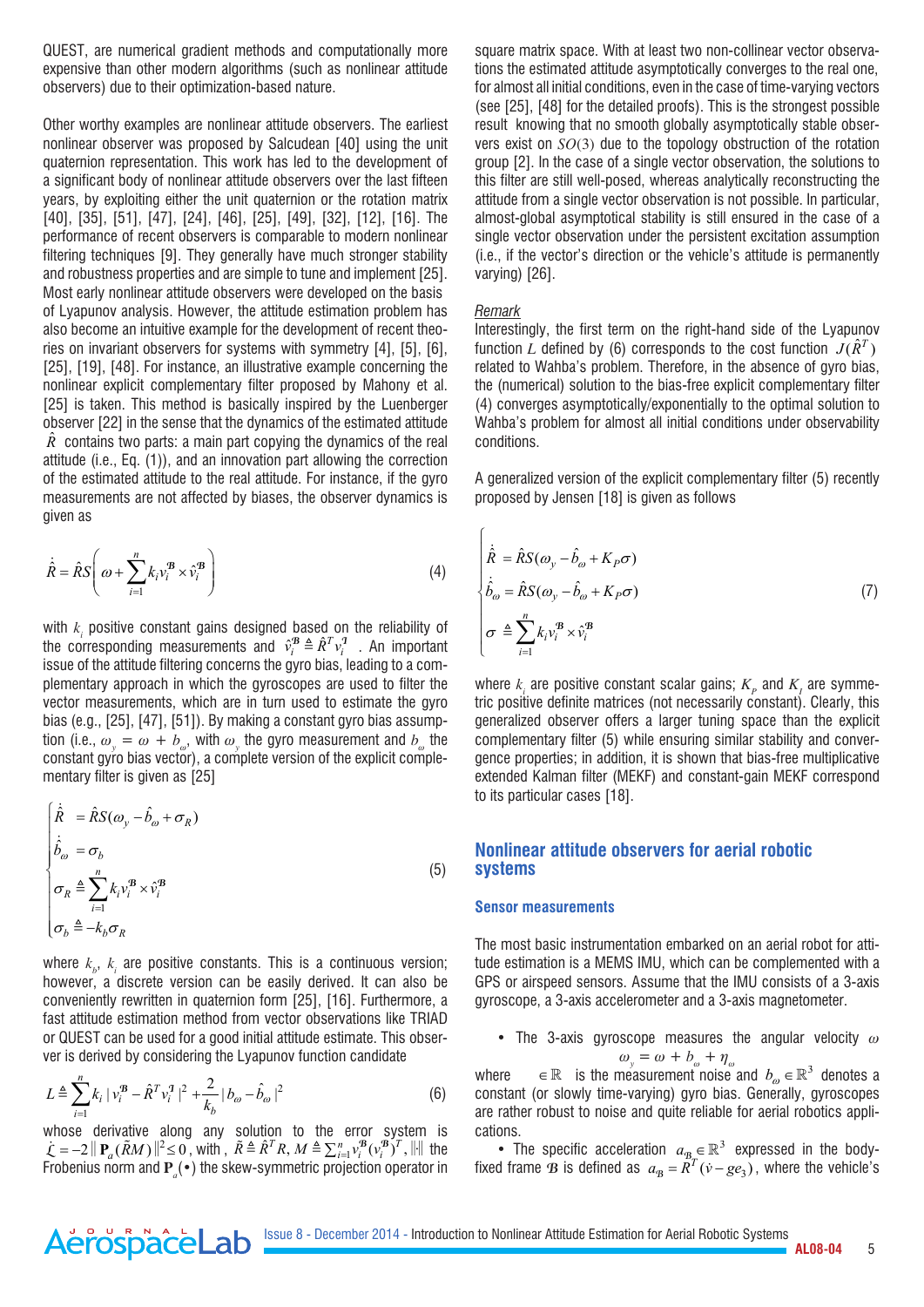acceleration expressed in the inertial frame  $\boldsymbol{\tau}$  is  $\boldsymbol{\dot{v}}$  and the gravitational acceleration expressed in the frame  $\bm{\mathcal{I}}$  is  $g e_{3}$ , with  $e_{3} = \left(0,0,1\right)^{T}$ . The 3-axis accelerometer measures this specific acceleration

$$
a_y = a_8 + b_a + \eta_a
$$

where  $\eta_a \in \mathbb{R}^3$  is the measurement noise and  $b_\omega \in \mathbb{R}^3$  denotes a bias term. Accelerometers are highly sensitive to vibration and, thus, often require significant low-pass mechanical and/or digital filtering to be usable.

• The 3-axis magnetometer measures the ambient magnetic field

 $m_y = m_B + B_m + \eta_m$ where  $\eta_m \in \mathbb{R}^3$  is the measurement noise,  $m_B = R^T m_I \in \mathbb{R}^3$  is the Earth's magnetic field expressed in the body frame *B* and  $B_m \in \mathbb{R}^3$ represents the sum of all local magnetic disturbances generated by motors and currents, as well as external magnetic fields experienced by vehicles that maneuver in built environments. While the magnetometer noise  $\eta_m$  is usually low, the local magnetic disturbance  $B$ can be significant, especially if the sensor is near the power wires of the motors.

#### **Application of the explicit complementary filter for IMUs**

In view of the attitude estimation survey in Section 3, most existing methods of attitude estimation make use of the measurement of at least two known non-collinear inertial vectors. Obtaining measurements of two known vectors is, however, difficult in practice and in particular for small aerial robots. In fact, while the magnetometer provides a vector measurement related to the Earth's magnetic field, the accelerometer does not directly measure the gravitational direction. This is due to the vehicle's linear acceleration involved in the specific acceleration that is measured by the accelerometer. However, most robotic vertical take-off and landing (VTOL) vehicles (such as multicopters, or ducted fans) spend a significant amount of time in near hovering or slow forward flight, with  $v^* \approx 0$ ; thus, using the accelerometer as an inclinometer has been shown to be efficient in practice during this flight regime. In fact, it is known that for an ideal thrust controlled aerial vehicle, the measurement of the gravitational direction cannot be directly extracted from accelerometer measurement data [27], [33], [36]. However, VTOL robotic vehicles are subject to secondary aerodynamic forces (e.g., blade flapping and induced drag) that inject low frequency information on the gravitational direction into the accelerometer measurements [27], [33]. It follows that the model  $a_B \approx -gR^Te_3$  is an effective model for vector attitude measurement in a wide range of practical systems [13], [24], [25], [32].

#### **Standard implementation and associated coupling issues**

Once the approximation  $a_{\rm B}\approx -g R^T e_{\rm 3}$  is made, the standard implementation of the explicit complementary filter (5) consists in defining the innovation term  $\sigma_{\nu}$  as [25]

$$
\sigma_R \triangleq k_1 u_B \times \hat{u}_B + k_2 \overline{m}_B \times \hat{\overline{m}}_B,\tag{8}
$$

with  $k_{12}$  positive constant gains,  $u_{\rm B} \triangleq -a_{\rm B}/g$ ,  $u_{\rm T} \triangleq e_3$ ,  $\hat{u}_{\rm B} \triangleq \hat{R}^T u_{\rm T}$ ,  $\overline{m}_B \triangleq m_{\overline{B}}/|m_q|$ ,  $\overline{m}_1 \triangleq m_q/|m_q|$ ,  $\hat{\overline{m}}_B \triangleq \hat{R}^T \overline{m}_q$ . However, it has been recognized that this standard implementation encounters some coupling issues that are well discussed in [16], [17], [30].

• Magnetic disturbances and bias influence the estimation of roll and pitch angles. In many applications, especially for small-size electric motorized aerial robots, significant magnetic disturbances are

AerospaceLab

almost unavoidable, leading to significant time-varying deterministic error between  $m_{\rm B}$  and  $R^T m_{\rm T}$ . This not only leads to large estimation errors of the yaw angle, but also non-negligible errors in the roll and pitch estimation.

• The dynamics of roll, pitch and yaw estimates are highly coupled. This implies that the estimation of the yaw angle strongly affects the estimation of the roll and pitch angles. This issue can be observed by analyzing the linearized system around the system equilibrium. For the sake of simplicity, let us, for instance, neglect the gyro-bias  $b_{\omega}$  and the dynamics of the estimated bias  $\hat{b}_{\omega}$  only in this discussion. This supposition in association with Eqs. (5) and (8) yields the following dynamics of the error attitude matrix  $\tilde{R} = R\hat{R}^T$ 

$$
\tilde{R} = -(k_1 e_3 \times \tilde{R}e_3 + k_2 \overline{m}_1 \times \tilde{R} \overline{m}_1) \times \tilde{R}
$$
\n(9)

Consider a first order approximation of  $\tilde{R}$  around the equilibrium  $\tilde{R} = I_3$  as  $\tilde{R} \approx I_3 + x_{\times}$ , with  $x \in \mathbb{R}^3$ . Note that locally the first, second and third components of x correspond, respectively, to the roll, pitch and yaw error estimates. From Eq. (9) it can easily be verified that

$$
\dot{x} \approx \begin{bmatrix} -k_1 - k_2(1 - \overline{m}_{1,1}^2) & k_2 \overline{m}_{1,1} \overline{m}_{1,2} & k_2 \overline{m}_{1,1} \overline{m}_{1,3} \\ k_2 \overline{m}_{1,1} \overline{m}_{1,2} & -k_1 - k_2(1 - \overline{m}_{1,2}^2) & k_2 \overline{m}_{1,2} \overline{m}_{1,3} \\ k_2 \overline{m}_{1,1} \overline{m}_{1,3} & k_2 \overline{m}_{1,2} \overline{m}_{1,3} & -k_2(1 - \overline{m}_{1,3}^2) \end{bmatrix} x
$$
(10)

In practice, the gravity vector and the Earth's magnetic field vector (i.e.,  $e_3$  and  $\bar{m}_1$ ) can be "ill-conditioned" in the sense that they are very close to each other. In such a case, the third component of  $\bar{m}_1$ is dominant in relation to its first and second ones. For example, in France  $\bar{m}_{7,3} \approx 0.9$ . As a consequence, in view of Eq. (10) the dynamics of the roll and pitch errors (i.e.,  $x_1$  and  $x_2$ ) are strongly coupled with the yaw error dynamics (i.e.,  $x_3$ ).

 $\bullet$  On the other hand, the ill-conditioning of the two vectors  $e_3$  and  $\bar{m}_1$  may also lead to the impossibility of finding a set of "non-high" gains  $\{k_1, k_2\}$  so as to provide the system with fast time response, bearing in mind that high gains may excessively amplify measurement noises. For discussion purposes and without loss of generality, let us, for instance, assume that  $\overline{m}_{1,2} \approx 0$  (i.e.,  $\overline{m}_{1,1}^2 + \overline{m}_{1,3}^2 \approx 1$ ) and  $\overline{m}_{1,3}^2 \gg \overline{m}_{1,1}^2$ . Under this approximation, it is straightforward to verify that three poles of System (10) are given by:

$$
\lambda_1 = -(k_1 + k_2)
$$
\n
$$
\lambda_2 = -\frac{1}{2} (k_1 + k_2) \left( 1 + \sqrt{1 - \frac{4k_1 k_2 \overline{m}_{1,1}^2}{(k_1 + k_2)^2}} \right)
$$
\n
$$
\lambda_3 = -\frac{1}{2} (k_1 + k_2) \left( 1 - \sqrt{1 - \frac{4k_1 k_2 \overline{m}_{1,1}^2}{(k_1 + k_2)^2}} \right) \approx -\frac{k_1 k_2 \overline{m}_{1,1}^2}{k_1 + k_2}
$$

The pole  $\lambda_1$  is associated with the pitch dynamics and the poles  $\lambda_2$ and  $\lambda_3$  are associated with the coupled roll and yaw dynamics. The less negative pole  $\lambda_3$ , approximated by  $-k_1 k_2 \overline{m}_{1,1}^2 / (k_1 + k_2)$ , will be very close to zero if  $k_1$  and  $k_2$  are not chosen sufficiently high, since  $\overline{m}_{7,1}^2 \ll 1$ . This leads to slow time response of the coupled roll and yaw dynamics.

 $\int$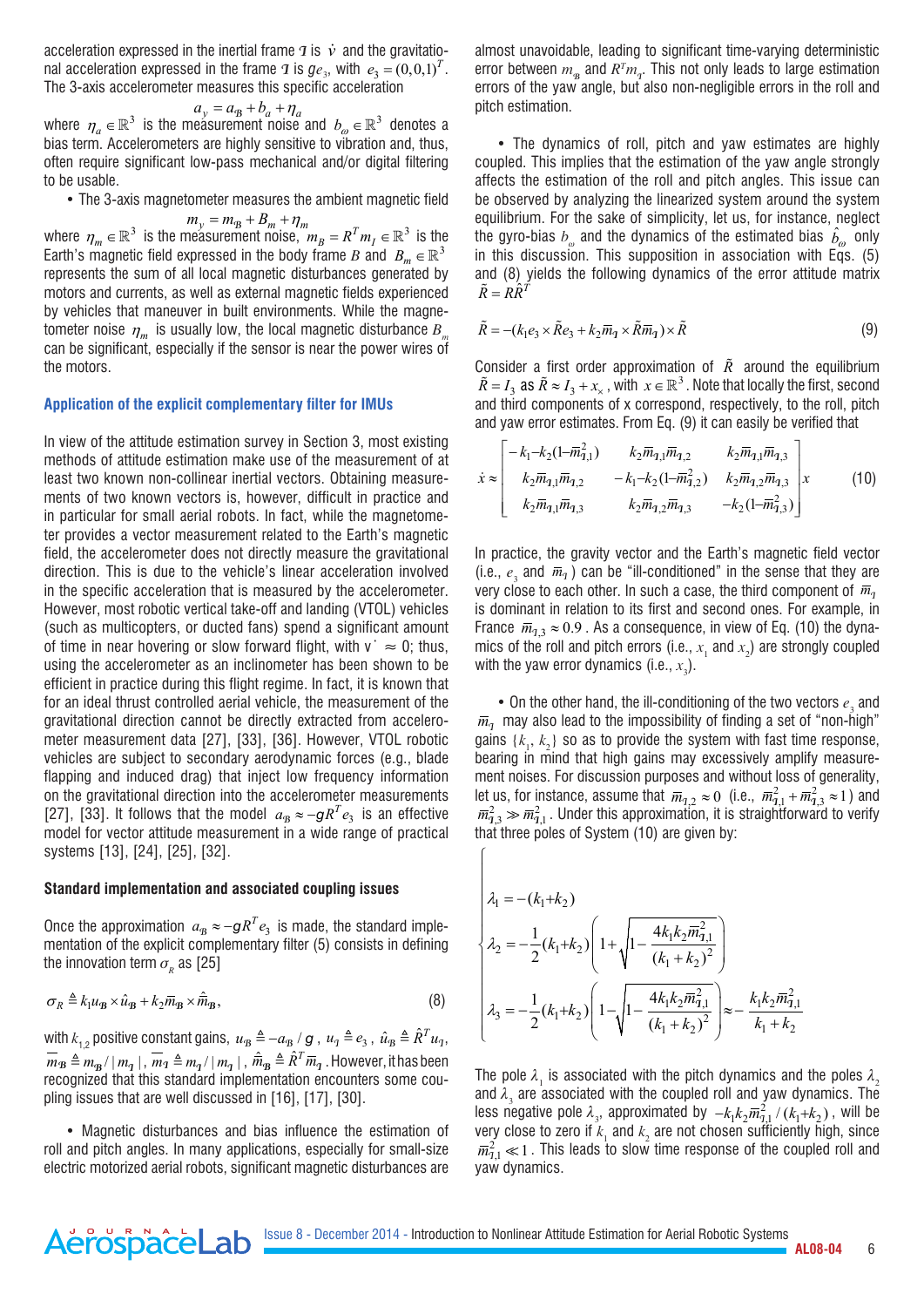#### **Modified solutions for overcoming coupling issues**

Decoupling of input signals to ensure that the roll and pitch estimates are not influenced by magnetic disturbances was considered in [32], [30], [17], [16] and represents an important modification of the standard implementation of the explicit complementary filter (i.e., Observer (5) with  $\sigma<sub>p</sub>$  given by (8)) in order to improve the overall quality of the attitude estimate. Let us discuss these strategies.

The solution proposed by Martin and Salaun [30], [32] consists in creating another inertial vector as the cross product of the gravitational direction and the Earth's magnetic field direction, and its associated "artificial" measurement based on the cross product of accelerometer and magnetometer measurements. More precisely, the following vectors are computed

$$
v_I \triangleq \frac{u_1 \times m_1}{|u_1 \times m_1|} \qquad v_B \triangleq \frac{u_B \times m_B}{|u_B \times m_1|} \tag{11}
$$

with  $u_{\rm B} \triangleq -a_{\rm B} / g$ ,  $u_{\rm T} \triangleq e_3$ . Then, the explicit complementary filter (5) can be applied with the innovation term  $\sigma_{_{\!R}}$  now defined as (compare to (8))

$$
\sigma_R \triangleq k_1 u_B \times \hat{u}_B + k_2 v_B \times \hat{v}_B \tag{12}
$$

with  $k_{1,2}$  positive constant gains,  $\hat{u}_B \triangleq \hat{R}^T u_1$ ,  $\hat{v}_B \triangleq \hat{R}^T v_1$ . This solution ensures the decoupling of the roll and pitch estimates from magnetic disturbances locally in the general case [30] and globally in the presence of a constant magnetic bias in the inertial frame (as additionally proved in [17]).



Figure 2 - Vectors involved in the conditioned observer

AerospaceLab

Inspired by the work of Martin and Salaun, we have proposed another observer termed conditioned observer [16], which still takes the same form as the explicit complementary filter (5) but with the modified innovation terms  $\sigma_{_{\!R}}$  and  $\sigma_{_{\!D}}$  given by

$$
\begin{cases} \n\sigma_R \triangleq k_1 u_B \times \hat{u}_B + k_2 \left( \left( v_B \times \hat{v}_B \right)^T \hat{u}_B \right) \hat{u}_B \\
\sigma_b \triangleq k_3 u_B \times \hat{u}_B + k_4 v_B \times \hat{v}_B\n\end{cases}
$$
\n(13)

with  $k_{1,2,3,4}$  positive constant gains satisfying  $k_3 > k_4$ ,  $u_{\overline{B}} \triangleq -a_{\overline{B}}/g$ ,  $u_1 \triangleq e_3$ , and (compare to (11) and see figure 2)

$$
\nu_q \triangleq \frac{\pi_{u_q} m_q}{|\pi_{u_q} m_q|} \qquad \nu_B \triangleq \frac{\pi_{u_B} m_B}{|\pi_{u_q} m_q|} \tag{14}
$$

with  $\pi_x \triangleq |x|^2 I_3 - xx^T$ ,  $\forall x \in \mathbb{R}^3$ , denoting the projection on the plane orthogonal to  $x$ . The conditioned observer ensures the global decoupling of the roll and pitch estimates from magnetic disturbances and also from the dynamics of yaw estimate in the general case. This decoupling property is clearly stronger than that of the previous solution. Moreover, in contrast with the standard implementation of the explicit complementary filter (5), fast convergence rate can still be achieved with non-high gains, even in the case of ill-conditioning of the gravity and Earth's magnetic field directions [16].

## **GPS–aided attitude observers**

Most existing ("classical") attitude observers/filters rely on the small acceleration assumption (i.e.,  $\dot{v} \ll a$ ) so that the gravitational direction measurement can be approximated by the accelerometer measurement, as discussed in the previous subsection. For many VTOL vehicles in aggressive motion, however, the vehicle's linear accelerations can be important and can induce large errors in the attitude estimate. This is also the case for fixed-wing aircraft maneuvering in a limited space and making some rapid turns. To deal with strong linear accelerations, a complementary GPS measurement of the linear velocity can be combined with the accelerometer measurement to estimate the vehicle's acceleration and, subsequently, improve the precision of the attitude estimate. In this way, some GPS–aided attitude observers have been proposed recently [31], [15], [38] on the basis of the following differential equations

$$
\begin{cases} \dot{v} = ge_3 + Ra_B \\ \dot{R} = RS(\omega) \end{cases}
$$
\n(15)

For instance, the cascade attitude observer proposed by Hua [15] consists in, first, estimating the specific acceleration expressed in the inertial frame  $\alpha_q \triangleq \dot{v} - g e_3$  and, then, in using this estimated value along with magnetometer measurements to recover the whole attitude estimate on the basis of the explicit complementary filter [25]. More precisely, in order to estimate the specific acceleration  $\alpha_{\tau}$ , the following observer was proposed

$$
\begin{cases} \dot{\hat{v}} = k_1(v - \hat{v}) + g e_3 + Q a_8 \\ \dot{Q} = Q S(\omega) + k_v (v - \hat{v}) a_8^T - k_q \max(0, ||Q|| - \sqrt{3}) Q \end{cases}
$$
(16)

with  $k_1$ ,  $k_y$ ,  $k_q$  positive constant gains and  $Q \in \mathbb{R}^{3 \times 3}$  an auxiliary matrix that is not a rotation matrix. The last term in the expression of *Q* creates a dissipative effect when the Frobenius norm of *Q* becomes larger than  $\sqrt{3}$  , allowing it to be driven back to this threshold and thus avoiding numerical drifts of *Q*. It is shown that the errors  $(a_I - Qa_B, v - \hat{v})$  converge to zero [15]. Consequently, one can view either  $Qa_B + k_1(v - \hat{v})$  as the estimate of  $a_q$ . From here, the author proposed the following attitude observer on the basis of the explicit complementary filter [25]

$$
\begin{cases}\n\dot{\hat{R}} = \hat{R}S(\omega + \sigma_R) \\
\sigma_R \triangleq k_2 m_B \times \hat{R}^T m_1 + k_3 a_B \times \hat{R}^T (Q a_B + k_1 (v - \hat{v}))\n\end{cases}
$$
\n(17)

with  $k_{2}$  positive constant gains. Almost global convergence of the observer is proved. Furthermore, in the special case of constant

**AL08-04** 7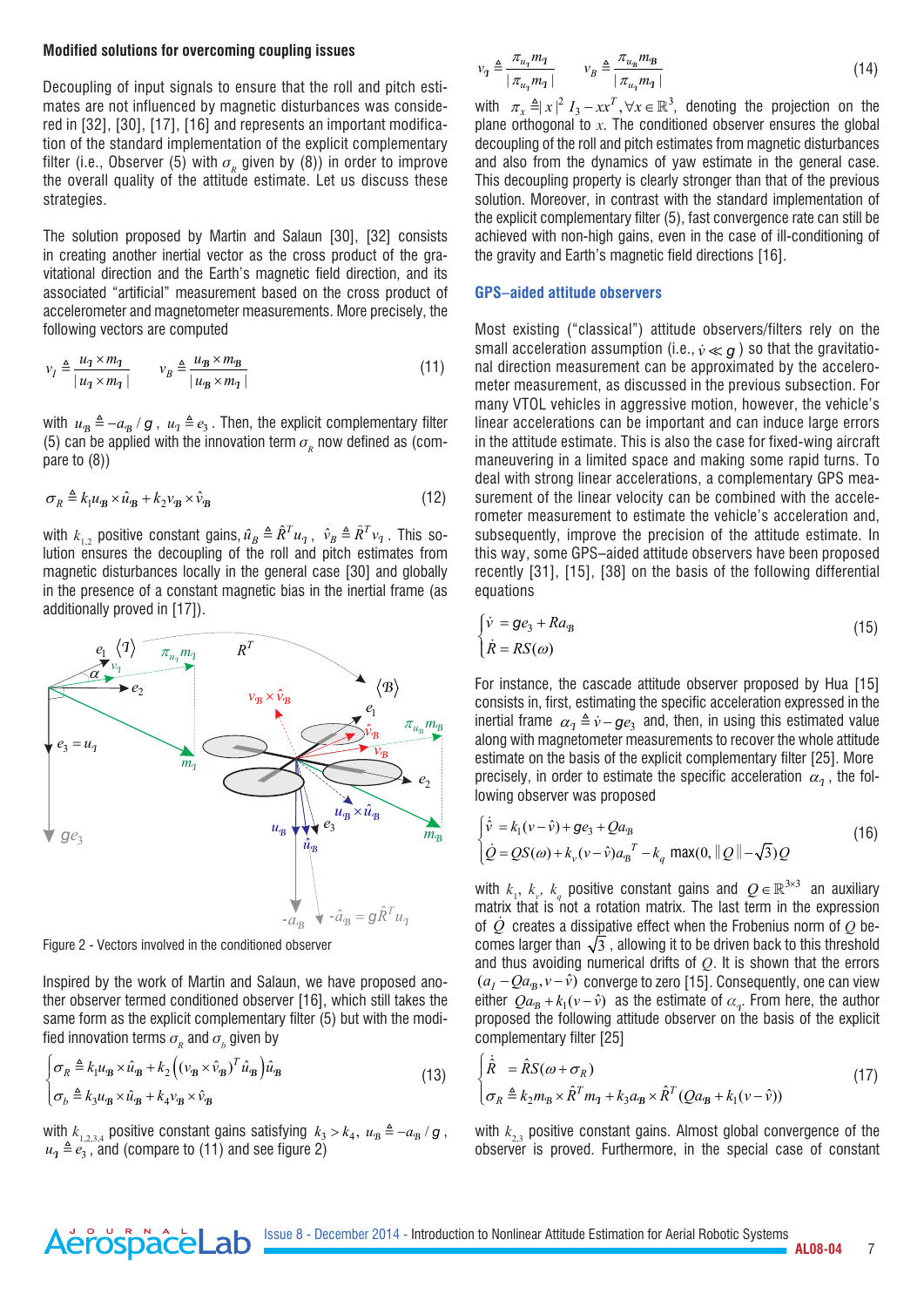accelerations of the vehicle, almost-global asymptotic stability of the observer is achieved.

## *Invariant Attitude Observers*

When the objective consists in combining the estimation of the attitude and the filtering of the linear velocity (and eventually the position), some invariant attitude observers have been proposed recently [31], [15], [38]. The earliest nonlinear invariant GPS-aided attitude observer was proposed by Martin and Salaun [31]. When measurements are not affected by bias, this observer has the form

$$
\begin{cases}\n\dot{\hat{v}} = k_1(v - \hat{v}) + g e_3 + \hat{R} a_B \\
\dot{\hat{R}} = \hat{R} S(\omega + \sigma_R) \\
\sigma_R \triangleq k_2((m_B \times \hat{R}^T m_1)^T a_B) a_B + k_3 a_B \times \hat{R}^T (v - \hat{v})\n\end{cases}
$$
\n(18)

with  $k_{1,23}$  positive constant gains. This defines an invariant observer [5], [20] in the sense that it preserves the (Lie group) invariance properties of System (15) w.r.t. constant velocity translation  $v \mapsto v + v_0$ and constant rotation of the body frame  $R \mapsto RR_0$ . A practical advantage of this solution is the (local) decoupling of the roll and pitch angle estimation from the measurements of the Earth's magnetic field (which may be rather erroneous due to magnetic disturbances). However, only local exponential stability of the estimation error is proven in [31] (based on the linearized estimation error dynamics), under some assumptions on the reference motion (i.e., "smooth trajectory").

Motivated by this result, other GPS–aided attitude invariant observers have been proposed with associated Lyapunov-based convergence and stability analyses [15], [38]. The invariant observer proposed by Hua [15] is given by

$$
\begin{cases}\n\dot{\hat{\mathbf{v}}}\n= k_1(\mathbf{v} - \hat{\mathbf{v}}) + g\mathbf{e}_3 + \hat{R}\mathbf{a}_B \\
\dot{\hat{R}}\n= \hat{R}S(\omega + \sigma_R) \\
\sigma_R \triangleq k_2 m_B \times \hat{R}^T m_1 + k_3 a_B \times \hat{R}^T (\mathbf{v} - \hat{\mathbf{v}})\n\end{cases}
$$
\n(19)

with  $k_{1,2,3}$  positive constant gains. In fact, observer (19) is slightly different from observer (18), which is a simplified version of the observer proposed in [31] suited to the case without gyro biases. The sole difference between observers (18) and (19) lies in the definition of  $\sigma$ , where the term  $k_2((m_B \times \hat{R}^T m_A)^T a_B)a_B$  in (18) is replaced in (19) by  $k_2(m_B \times \hat{R}^T m_I)$  . Another invariant observer was proposed by Robert and Tayebi [38], which can be rewritten in the following form

$$
\begin{cases}\n\dot{\hat{v}} = k_1(v - \hat{v}) + g e_3 + \hat{R} a_{\mathbf{B}} + \frac{1}{k_1} \hat{R} S(\sigma_R) a_{\mathbf{B}} \\
\dot{\hat{R}} = \hat{R} S(\omega + \sigma_R) \\
\sigma_R \triangleq k_2 m_{\mathbf{B}} \times R m_{\mathbf{I}} + k_3 a_{\mathbf{B}} \times \hat{R}^T (v - \hat{v})\n\end{cases}
$$
\n(20)

with *k*1,2,3 positive constant gains. The additional term  $(1/k_1) \hat{R}^T \hat{S}(\sigma) a_B$  involved in the dynamics of  $\hat{v}$  in (20) constitutes the difference between observers (20) and (19), allowing the authors to establish simpler Lyapunov based stability and convergence nalyses. The main interest of both studies [15] and [38] is to yield semi-global exponential convergence proofs. Both observers (19) and (20) guarantee the semi-global stability property under a "high-gain"-like condition on  $k_{1}$ , which indicates that the size of the basin of attraction is proportional to  $k_{_1}$  and tends to be almost-global

AerospaceLab

when  $k_1$  tends to infinity. In fact, the "high-gain" condition is only sufficient and simulation results seem to indicate that the basin of attraction does not depend on the value of  $k_1$  (>0). However, the proof of this property remains an open problem. It is worth noting that, contrary to observer (18), all three observers (19), (20) and (16)–(17) do not ensure the (local) decoupling of the estimation of the roll and pitch (Euler) angles from the magnetic measurements. This suggests –as an open problem– the design of an observer that combines the advantages of these observers. For instance, observers (18) and (16)–(17) can be combined, yielding the following attitude observer (in the replacement of (17))

$$
\begin{cases} \dot{\hat{R}} = \hat{R}S(\omega + \sigma_R) \\ \sigma_R \triangleq k_2((m_B \times \hat{R}^T m_T)^T a_B) a_B + k_3 a_B \times \hat{R}^T (Q a_B + k_1(v - \hat{v})) \end{cases}
$$
(21)

with *Q* the (numerical) solution to System (16). Specifying the stability domain of this observer, however, remains open.

## **Airspeed-aided attitude observer for fixed-wing UAVs**

For fixed-wing UAVs that maneuver in GPS denied environments (e.g., indoor or near to buildings), an alternative solution of attitude estimation based on IMU and improved with GPS data is the use of pressure sensors, such as pitot tubes that measure the magnitude of the airspeed (i.e., the speed of the vehicle relative to the air) as a replacement of GPS velocity measurements. A nonlinear complementary filter/observer of this nature was proposed [23]. Magnetometer is not used in this study since the authors are only interested in roll and pitch estimation, but the incorporation of magnetometer measurements into the observer for additional yaw estimation can be done as described hereafter.

In [23], Mahony et al. consider the case where an aircraft performs a level turn (i.e., constant altitude) with constant turn radius  $\rho > 0$  and zero sideslip angle. In this case, the vehicle experiences the centripetal acceleration  $a_c \approx \omega \times (\omega \times \rho r)$ , with *r* the unit vector from the aircraft to the turning center. In order to eliminate the dependence on the unknown turn geometry, the approximation  $\omega \times \rho r \approx V_{\text{air}}$  is made, so that the centripetal acceleration can be approximately given by  $a_c \approx \omega \times V_{\text{air}}$ . The airspeed vector Vair is not directly measured, but it can be recovered from the measurement of the norm  $|V_{air}|$  given by the pitot tubes and from the knowledge of the angle-of-attack  $\alpha$ as follows

$$
V_{\text{air}} = |V_{\text{air}}| \begin{bmatrix} C\alpha \\ 0 \\ S\alpha \end{bmatrix}
$$
 (22)

The linearized dynamics model of the angle-of-attack approximately satisfy

$$
\dot{\alpha} = -\frac{c_0}{|V_{\text{air}}|} \alpha + \dot{\theta} + \alpha_0 \tag{23}
$$

with  $c_0$  and  $\alpha_0$  constant parameters and  $\dot{\theta} \approx \omega_2$ . By numerically integrating Eq. (23), the angle-of-attack  $\alpha$  can be obtained, which enables the computation of the airspeed vector  $V_{\text{air}}$  according to Eq. (22) and, subsequently, of the approximated measurement of the centripetal acceleration  $a \approx xV_{\text{air}}$ ).

**AL08-04** 8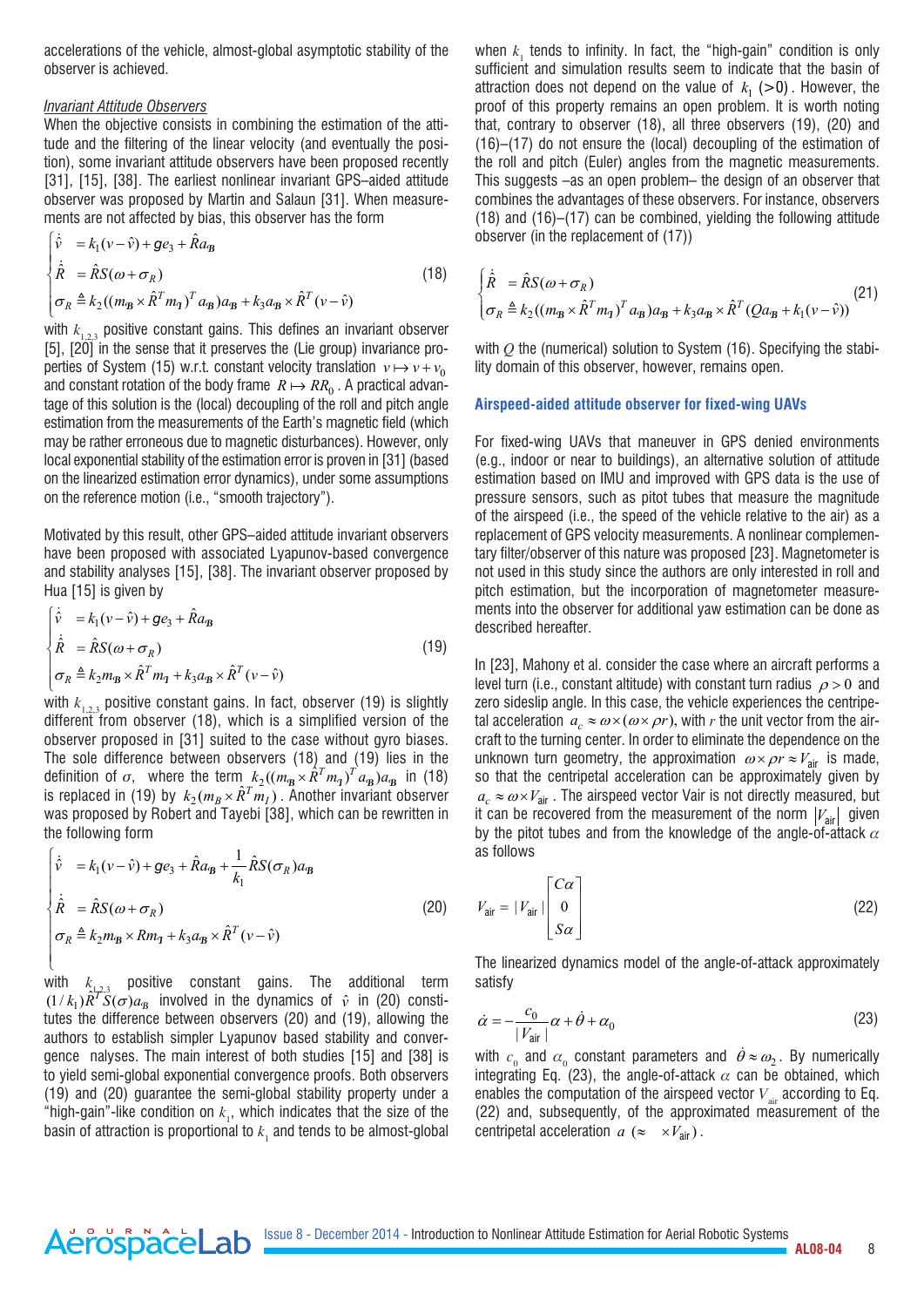Once the centripetal acceleration ac is computed, the gravitational direction expressed in the body frame can also be obtained from accelerometer readings as

$$
u_{\mathbf{B}} = R^T u_I \approx \frac{-\left(a_{\mathbf{B}} - a_c\right)}{\left|a_{\mathbf{B}} - a_c\right|}
$$

with  $u_1 \triangleq e_3$ . Then, the explicit complementary filter (5) can be applied with the innovation term  $\sigma_{\rm R}$  defined as  $\sigma_R \triangleq k_1 u_{\rm B} \times \hat{u}_{\rm B}$  with positive constant gain  $k_1$  and  $\hat{u}_B \triangleq \hat{R}^T u_1$  . Although, several assumptions and approximations are made, the reported experimental results are quite satisfying [23].

The yaw angle may be recovered under the persistent excitation condition [26]. It can also be estimated when magnetometer measurements are involved by using the conditioned observer [16] (i.e., observer (5) with the innovation terms  $\sigma_{_{\!R}}$  and  $\sigma_{_{\!D}}$  defined by (13)–(14)).

# **Conclusions**

Several attitude estimation techniques –ranging from algebraic vector observations-based attitude determination algorithms to dynamics attitude filtering and estimation methodologies– have been reviewed and commented upon in relation to practical implementation issues. A particular attention is devoted to the applications of the well known nonlinear explicit complementary filter/observer [25] to aerial robotics, using a low-cost and light-weight inertial measurement unit, which can be complemented with a GPS or airspeed sensors. In the case of "weak" linear accelerations, the vector direction estimate of the gravitational direction can be derived from accelerometer measurements with reasonably good accuracy and, thus, the explicit complementary filter can be directly applied. In this case, decoupling of input signals to ensure that the roll and pitch estimates are not disturbed by deviation in the magnetometer measurements represents an important improvement of the basic algorithm. On the other hand, in the case of "strong" linear accelerations, the combination of IMU with GPS-velocity or airspeed measurements allows the overall quality of the attitude estimate to be effectively improved

#### **Acknowledgements**

This work has been supported by the French Agence Nationale de la Recherche through the ANR ASTRID SCAR project "Sensory Control of Aerial Robots".

#### **References**

[1] I. Y. BAR-ITZHACK - *REQUEST: a Recursive QUEST Algorithm for Sequentiel Attitude Determination.* AIAA Journal of Guidance, Control, and Dynamics, 19(5):1034-1038, 1996.

[2] S. P. BHAT, D. S. BERNSTEIN - *A Topological Obstruction to Continuous Global Stabilization of Rotational Motion and the Unwinding Phenomenon.* Systems & Control Letters, 39(1):63-70, 2000.

[3] S. BONNABEL - *Left-Invariant Extended Kalman lter and Attitude Estimation.* IEEE Conference on Decision and Control, pages 1027-1032, 2007.

[4] S. BONNABEL, P. MARTIN, P. ROUCHON - *Groupe de Lie et observateur non-lineaire*. In Conference Internationale Francophone d'Automatique 2006.

[5] S. BONNABEL, P. MARTIN, P. ROUCHON - *Symmetry-Preserving Observers*. IEEE Transactions on Automatic Control, 53(11):2514-2526, 2008.

[6] S. BONNABEL, P. MARTIN, P. ROUCHON - *Non-linear Symmetry Preserving Observers on Lie Groups*. IEEE Transactions on Automatic Control, 54(7):1709-1713, 2009.

[7] M. LE BORGNE - *Quaternions et controle sur l'espace de rotation*. Technical Report 751, INRIA, 1987.

[8] D. CHOUKROUN - *Novel Methods for Attitude Determination Using Vector Observations*. PhD thesis, Israel Institute of Technology, 2003.

[9] J. L. CRASSIDIS, F. L. MARKLEY, Y. CHENG - *Survey of Nonlinear Attitude Estimation Methods.* AIAA Journal of Guidance, Control, and Dynamics, 30(1):12-28, 2007.

[10] P. B. DAVENPORT - *A Vector Approach to the Algebra of Rotations with Applications*. Technical Report TN D-4696, NASA, 1968.

[11] J. L. FARRELL - *Attitude Determination by Kalman ltering: Volume I.* Technical Report CR598, NASA, 1964.

[12] H. F. GRIP, T. I. FOSSEN, T. A. JOHANSEN, A. SABERI - *Attitude Estimation Using Biased Gyro and Vector Measurements with Time-Varying Reference Vectors*. IEEE Transactions on Automatic Control, 57(5):1332-1338, 2012.

[13] T. HAMEL, R. MAHONY - *Attitude Estimation on SO(3) Based on Direct Inertial Measurements*. IEEE Conference on Robotics and Automation, pages 2170-2175, 2006.

[14] W. R. HAMILTON - Letter from Sir William R. Hamilton to John T. Graves*,* Esq. on Quaternions, 1843.

[15] M.-D. HUA - *Attitude Estimation for Accelerated Vehicles Using GPS/INS Measurements.* Control Engineering Practice, 18(7):723-732, 2010.

[16] M.-D. HUA, G. DUCARD, T. HAMEL, R. MAHONY, K. RUDIN - *Implementation of a Nonlinear Attitude Estimator for Aerial Robotic Vehicles.* IEEE Transactions on Control Systems Technology, 2013. DOI:10.1109/TCST.2013.2251635.

[17] M.-D. HUA, K. RUDIN, G. DUCARD, T. HAMEL, R. MAHONY - *Nonlinear Attitude Estimation with Measurement Decoupling and Anti-Windup Gyro-Bias Compensation.* IFAC World Congress, pages 2972-2978, 2011.

[18] K. J. JENSEN - *Generalized Nonlinear Complementary Attitude lter.* AIAA Journal of Guidance, Control, and Dynamics, 34(5):1588-1592, 2011.

[19] C. LAGEMAN, J. TRUMPF, R. MAHONY - *Gradient-Like Observers for Invariant Dynamics on a Lie Group*. IEEE Trans. on Automatic Control, 55(2):367- 377, 2010.

[20] C. LAGEMAN, J. TRUMPF, R. MAHONY - *Gradient-Like Observers for Invariant Dynamics on a Lie Group.* IEEE Transactions on Automatic Control, 55(2):367-377, 2010.



Issue 8 - December 2014 - Introduction to Nonlinear Attitude Estimation for Aerial Robotic Systems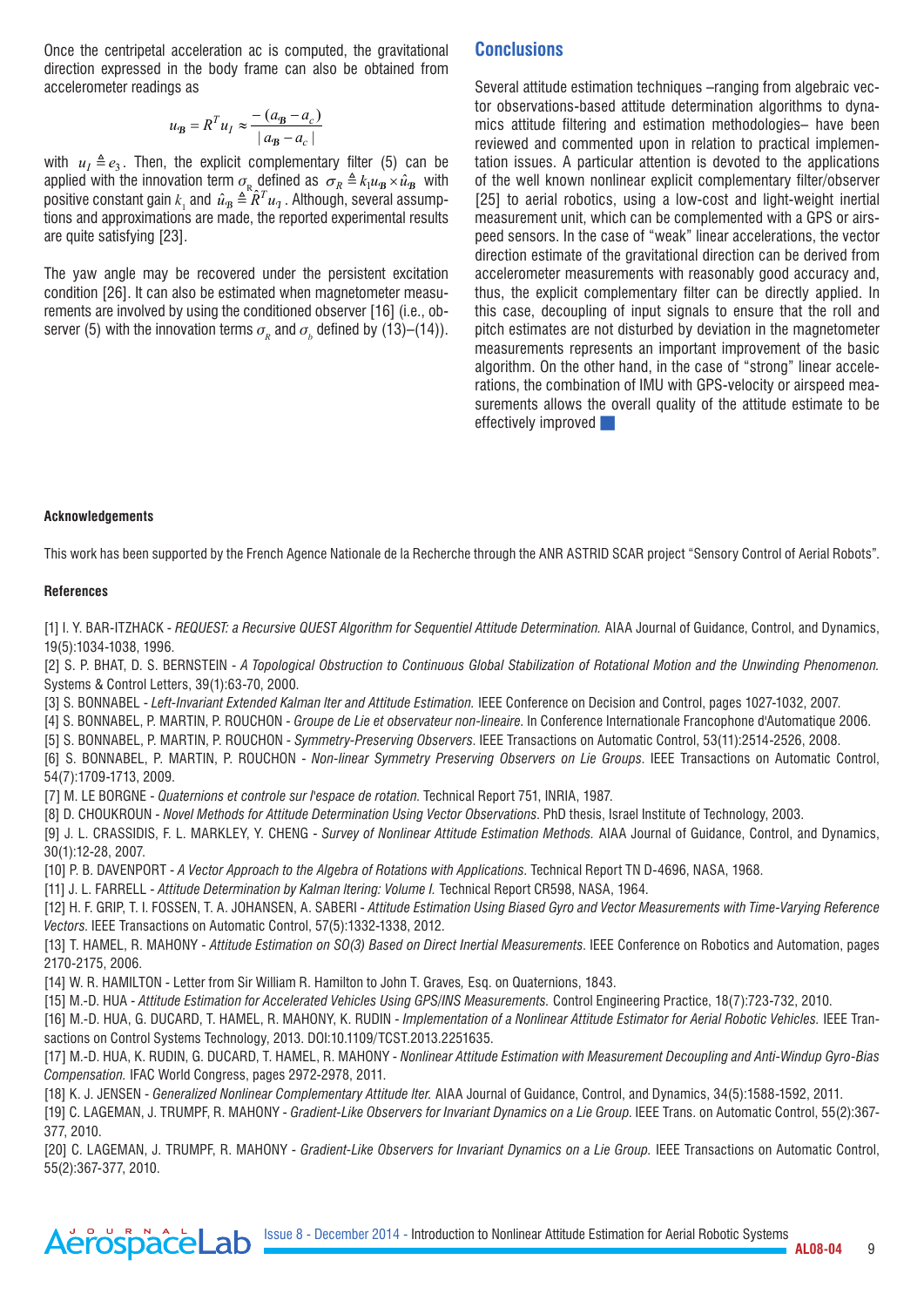[21] E. LEERTS, F. MARKLEY, M. SHUSTER - *Kalman ltering for Spacecraft Attitude Estimation.* AIAA Journal of Guidance, Control, Navigation, 5:417-429, 1982.

[22] D. LUENBERGER - *An Introduction to Observers.* IEEE Transactions on Automatic Control, 16(6):596-602, 1971.

[23] R. MAHONY, M. EUSTON, J. KIN, P. COOTE, T. HAMEL - *A Non-Linear Observer for Attitude Estimation of Axed-Wing Unmanned Aerial Vehicle without GPS Measurements.* Transactions of the Institute of Measurement and Control, 33(6):699-717, 2011.

[24] R. MAHONY, T. HAMEL, J.-M. PIMLIN - *Complementary lter Design on the Special Orthogonal Group SO(3).* IEEE Conference on Decision and Control, pages 1477-1484, 2005.

[25] R. MAHONY, T. HAMEL, J.-M. PIMLIN - *Nonlinear Complementary lters on the Special Orthogonal Group*. IEEE Transactions on Automatic Control, 53(5):1203-1218, 2008.

[26] R. MAHONY, T. HAMEL, J. TRUMPF, C. LAGEMAN - *Nonlinear Attitude Observers on SO(3) for Complementary and Compatible Measurements: A Theoretical Study*. In IEEE Conference on Decision and Control, pages 6407-6412, 2009.

[27] R. MAHONY, V. KUMAR, P. CORKE - *Multirotor Aerial Vehicles: Modeling, Estimation, and Control of Quadrotor.* IEEE Robotics & Automation Magazine, 19(3):20-32, 2012.

[28] F. L. MARKLEY - *Attitude Error Representations for Kalman ltering*. AIAA Journal of Guidance, Control, and Dynamics, 26(2):311-317, 2003.

[29] F. L. MARKLEY, D. MORTARI - *Quaternion Attitude Estimation Using Vector Observations*. The Journal of the Astronautical Sciences, 48(2, 3):359-380, 2000.

[30] P. MARTIN, E. SALAUN - *Invariant Observers for Attitude and Heading Estimation from Low-Cost Inertial and Magnetic Sensors*. IEEE Conference on Decision and Control, pages 1039-1045, 2007.

[31] P. MARTIN, E. SALAUN - *An Invariant Observer for Earth-Velocity-Aided Attitude Heading Reference Systems.* IFAC World Congress, pages 9857-9864, 2008.

[32] P. MARTIN, E. SALAUN - *Design and Implementation of a Low-Cost Observer-Based Attitude and Heading Reference System*. 18(7):712-722, 2010.

[33] P. MARTIN, E. SALAUN - *The True Role of Accelerometer Feedback in Quadrotor Control.* IEEE Conference on Robotics and Automation, pages 1623- 1629, 2010.

[34] A. MAYER - *Rotations and their Algebra.* SIAM Journal on Control and Optimization, 2(2):77-122, 1960.

[35] H. NIJMEIJER, T. I. FOSSEN - *New Directions in Nonlinear Observer Design*, volume 244 of Lecture Notes in Control and Information Sciences. Springer, 1999.

[36] S. OMARI, M.-D. HUA, G. DUCARD, T. HAMEL - *Nonlinear Control of VTOL UAVs Incorporating Flapping Dynamics.* International Conference on Intelligent Robots and Systems (IROS), 2013.

[37] B. PALAIS, R. PALAIS - *Euler's Fixed Point Theorem: The Axis of a Rotation.* Journal of Fixed Point Theory and Applications, 2:215-220, 2007.

[38] A. ROBERTS, A. TAYEBI - *On the Attitude Estimation of Accelerating Rigid-Bodies Using GPS and IMU Measurements.* IEEE Conference on Decision and Control, pages 8088-8093, 2011.

[39] A. C. ROBINSON - *On the use of Quaternions in Simulations of Rigid-Body Motion*. Technical Report 58-17, Wright Air Development Center, 1958.

[40] S. SALCUDEAN - *A Globally Convergent Angular Velocity Observer for Rigid Body Motion*. IEEE Transactions on Automatic Control, 36(12):1493-1497, 1991.

[41] M. D. SHUSTER - *Approximate Algorithms for Fast Optimal Attitude Computation.* AIAA Guidance and Control Conference, pages 88-95, 1978.

[42] M. D. SHUSTER - *Maximum Likelihood Estimation of Spacecraft Attitude*. The Journal of the Astronautical Sciences, 37(1):79-88, 1989.

[43] M. D. SHUSTER - *Kalman ltering of Spacecraft Attitude and the QUEST Model.* The Journal of the Astronautical Sciences, 38(3):377-393, 1990.

[44] M. D. SHUSTER - *The QUEST for Better Attitudes.* The Journal of the Astronautical Sciences, 54(3,4):657-683, 2006.

[45] J. STUELPNAGEL - *On the Parametrization of the Three-Dimensional Rotation Group.* SIAM Journal on Control and Optimization, 6(4):422-430, 1964. [46] A. TAYEBI, S. MCGILVRAY, A. ROBERTS, M. MOALLEM - *Attitude Estimation and Stabilization of a Rigid Body Using Low-Cost Sensors.* In IEEE Conference on Decision and Control, pages 6424-6429, 2007.

[47] J. THIENEL, R. M. SANNER - *A Coupled Nonlinear Spacecraft Attitude Controller and Observer with an Unknown Constant Gyro Bias and Gyro Noise.* IEEE Transactions on Automatic Control, 48(11):2011-2015, 2003.

[48] J. TRUMPF, R. MAHONY, T. HAMEL, C. LAGEMAN - *Analysis of Non-Linear Attitude Observers for Time-Varying Reference Measurements.* IEEE Transactions on Automatic Control, 57:2789-2800, 2012.

[49] J. F. VASCONCELOS, R. CUNHA, C. SILVESTRE, P. OLIVEIRA - *A Landmark Based Nonlinear Observer for Attitude and Position Estimation with Bias Compensation.* IFAC World Congress, pages 3446-3451, 2008.

[50] J. F. VASCONCELOS, C. SILVESTRE, P. OLIVEIRA - *A Nonlinear GPS/IMU Based Observer for Rigid Body Attitude and Position Estimation*. IEEE Conference on Decision and Control, pages 1255-1260, 2008.

[51] B. VIK, T. FOSSEN - *A Nonlinear Observer for GPS and INS Integration*. IEEE Conference on Decision and Control, pages 2956-2961, 2001.

#### **Acronyms**

AerospaceLab

| IMU         | (Inertial Measurement Unit)      | QUEST       | (QUaternion ESTimator)                |
|-------------|----------------------------------|-------------|---------------------------------------|
| <b>GPS</b>  | (Global Positioning System)      | SVD.        | (Singular Value Decomposition)        |
| <b>MEMS</b> | (MicroElectroMechanical systems) | <b>FOAM</b> | (Fast Optimal Attitude Matrix)        |
| VTOL        | (Vertical Take-Off and Landing)  | FSOQ.       | (Estimator of the Optimal Quaternion) |
| <b>UAV</b>  | (Unmanned Aerial Vehicle)        |             |                                       |